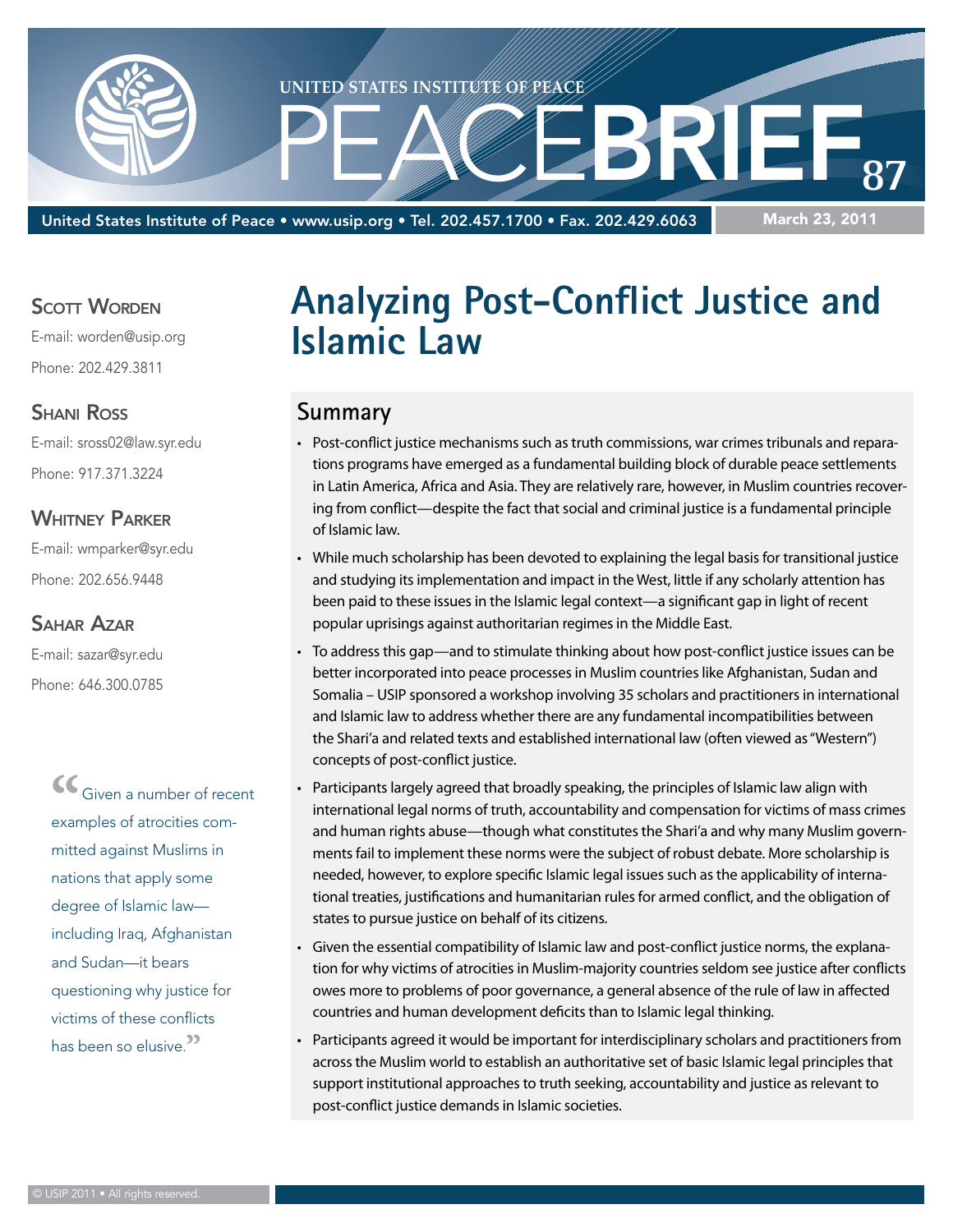# **Islamic Law and Post-Conflict Justice**

PEACEBRIEF

Post-conflict justice, also known as transitional justice, refers to the complete set of responses to mass crimes and human rights violations occurring during periods of armed conflict and authoritarian rule, including prosecutions, truth commissions, reparations, reconciliation, memorialization and legal and policy reforms. These mechanisms have been well-established through a variety of international instruments and have been applied to post-conflict peacebuilding processes in countries throughout the developing world. However, there has been little experience with postconflict justice mechanisms in Muslim-majority nations, particularly those committed to elements of the Shari'a.<sup>1</sup> Given a number of recent examples of atrocities committed against Muslims in nations that apply some degree of Islamic law—including Iraq, Afghanistan and Sudan—it bears questioning why justice for victims of these conflicts has been so elusive.

Islamic law—and its emphasis on social and criminal justice—is a cornerstone of transnational Muslim identity and thus offers a potentially powerful platform for implementing post-conflict justice in Islamic societies. Yet the perpetrators—including countries where violence has occurred—often complain that calls for justice for particular atrocities are in some way "Western" or are otherwise being imposed on subjects in violation of the principles of Islam. Therefore, USIP, ISISC and INSCT have begun an exploration with Islamic scholars and leading jurists of whether there is, in fact, a divergence between Islamic legal principles—many embodied in the Shari'a and the post-conflict justice mechanisms and standards which have become part and parcel of the international human rights and peacebuilding toolkits.

Moreover, we have sought to understand whether Islamic law had critical lessons to teach the international community with respect to justice, peace and stability processes more generally that have not been incorporated into typical post-conflict justice mechanisms. To initiate this discussion, USIP, ISISC and INSCT sponsored a workshop to explore a variety of classical criminal and humanitarian Islamic underpinnings for modern post-justice conflict norms.2 The workshop's aim was to convene Islamic and international legal scholars, officials within government, and practitioners within the human rights field, and explore how classical and contemporary Islamic law addresses issues underlying post-conflict justice, including truth-seeking, accountability, compensation and forgiveness of mass abuses during times of war.

The discussion focused on three essential questions:

- 1. Is Islamic law fundamentally compatible with contemporary conceptions of postconflict justice?
- 2. If so, why have Islamic legal norms not been better implemented in Muslim countries seeking reconciliation after conflict?
- 3. And in either case, what can be done to facilitate greater discussion of and adherence to Islamic legal requirements for dealing with mass crimes and human rights abuse?

# **Compatibility of Islam and Post-Conflict Justice**

First, interdisciplinary scholars and practitioners discussed a concept paper produced by conference co-chair M. Cherif Bassiouni which argued that there is no fundamental incompatibility between classical Islamic jurisprudence and current concepts of post-conflict justice. Bassiouni further asserted that justice serves as a well-known core principle of Islamic law, and believers have an obligation to see that justice is achieved to the extent of their capacity. Discussants substantially agreed with the premise of fundamental compatibility between international and Islamic legal principles, and that that truth, accountability and compensation are owed to victims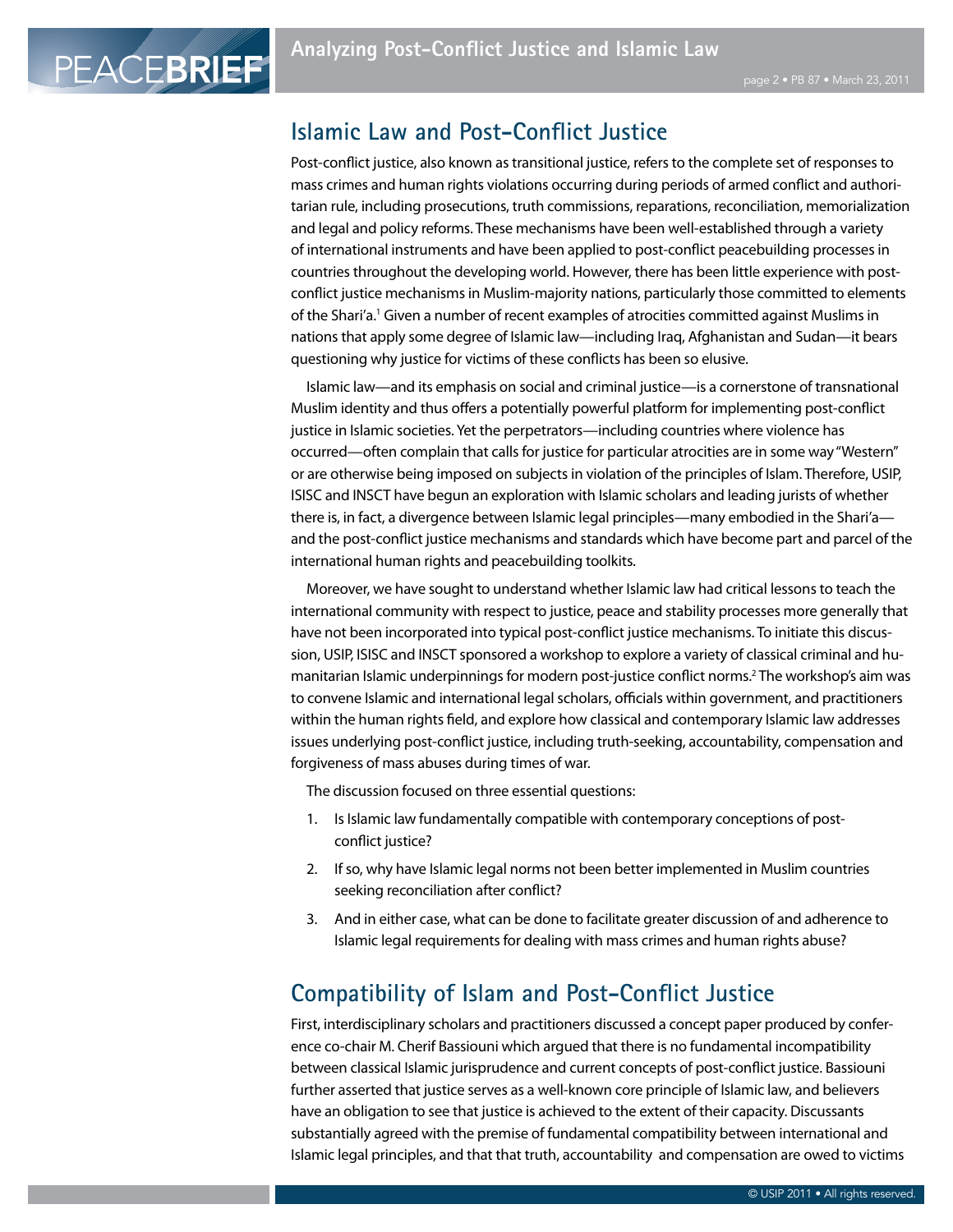PEACEBRIEF

of mass crimes under Islamic law. They found that Islamic legal principles lent substantive support to current international and domestic laws for redressing past crimes. As Bassiouni stated in his conference position paper: "Like contemporary post-conflict justice, the *Shari'a* requires the prosecution of persons who commit crimes corresponding to what has become known as *jus cogens*  international crimes, precludes governmentally-granted amnesties for these crimes, provides for the legal protection of victims' rights, and requires Muslim states to observe their international legal obligations which are not incompatible with the *Shari'a*."

However, the dearth of Islamic jurisprudence specifically addressing contemporary international criminal and humanitarian laws and standards, and particularly scholarship applying Islamic law to post-conflict justice in diverse Muslim communities, led to a number of definitional and conceptual questions. There was significant discussion over whether the breadth of material that comprises the two principal sources of Islamic law, the Qur'an and the Hadith (*nass*), and the totality of Islamic jurisprudence (*fiqh*), could lead to a common understanding among scholars and citizens about what are valid rules for implementing post-conflict justice. From a practical perspective there are limited contemporary examples of Islamic jurists developing rulings on international crimes and matters of post-conflict justice. Therefore, international and Muslim scholars, lawyers and practitioners invested in bridging Islamic and international norms must engage in novel research to identify appropriate sources and support for addressing current justice needs.

While the basic principles of Islamic justice are clear, applying them to the specific circumstances and complexities of a post-conflict situation is not. In fact, this problem of legal lacunae in postconflict settings—whether humanitarian, occupation, criminal, domestic, human rights and/or other legal regimes apply—is a challenge cross-cutting both Islamic and international law. One approach in Islamic law has been to choose appropriate analogies to different precedents. For example, Islamic law offers different rules for dealing with insurrections as it does for brigandage or for jihad. The need for justice is the same, but the mechanisms may differ according to the circumstances of the conflict and the identity of the perpetrators. Additional questions that arose—are fodder for future papers and discussion—include who has an affirmative duty to raise justice issues after conflict: must it be the victims, or should it include the state? What justifications may there be for committing acts of violence during conflict that mitigate demands for justice? What is the binding nature of international treaties and legal doctrine on an Islamic state (i.e., are definitions of genocide and related rules of evidence superior to Islamic criminal procedure within current Muslim nations)?

# **Failures to Implement Post-Conflict Justice**

Second, conference participants discussed why, given the strong justice narrative in Islamic law, more has not been done to account for mass crimes and human rights violations in the Islamic world. There was broad agreement among regional experts that the reasons have far more to do with failed governance and the lack of political will than religion or law. Post-conflict justice inherently affects the balance of political power in a country, often at a time when national institutions are weak. Under these circumstances, even small ambiguities or perceived conflicts between Islamic values and international norms may be exploited by perpetrators to imply their own accountability is somehow excused by Islamic law. This does not alleviate the practical and legal obligation to offer innocent victims a realistic opportunity for redress, however. Therefore, one value of studying Islamic justice principles is in helping to more clearly establish where legal gaps exist and where denunciations of "un-Islamic justice" is really just a furtherance of underlying political objectives.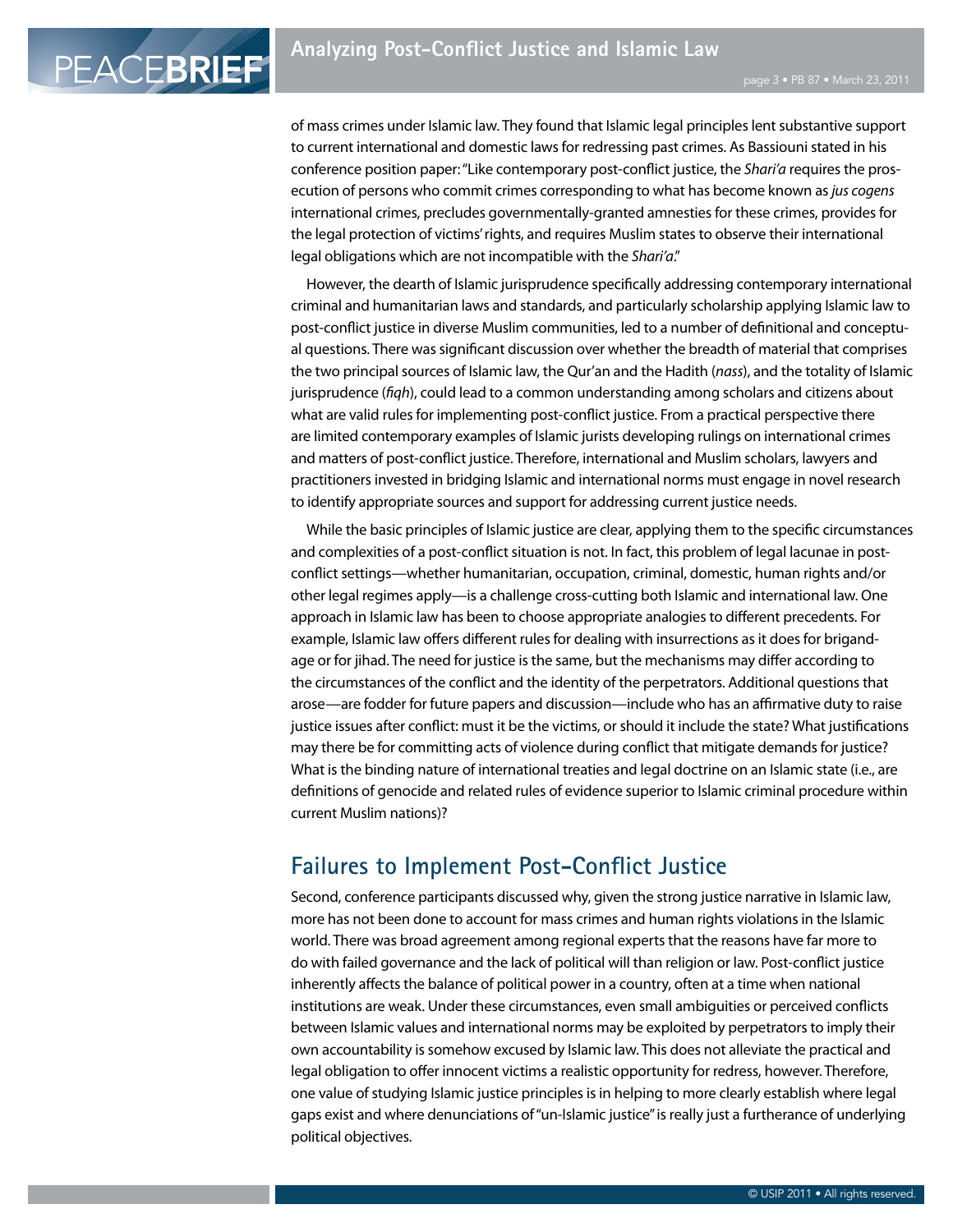PEACEBRIEF

Participants also noted that noncompliance with legal norms in the realm of post-conflict justice is hardly surprising when Islamic states often fail to uphold the rule of law under 'normal' circumstances (noting that Islamic states are not alone in this regard). It was argued that in countries ruled by authoritarian regimes, with low levels of literacy, and weak justice institutions, the finer points of Islamic jurisprudence will not have much material effect on state justice policy or practice. In other words, unless basic benchmarks of institutional competence and legitimacy are met, neither Islamic law nor any other law will be sufficient to provide victims with adequate remedies for atrocities that occurred, or offer a means for long-term rebuilding of justice institutions. The challenge, therefore, is to address development and justice deficits simultaneously, so that they complement each other rather than provide mutual excuses for failing to address past abuses.

In countries with citizens that have strong Muslim identities, aspiring to the justice ideals at the core of Islam can, however, offer an antidote to the cynicism which often develops in countries recovering from conflict where state institutions have historically failed to provide justice or the rule of law. In these cases, using the teachings of Islam in designing and implementing postconflict justice may better accommodate victims' demands and lead to more politically-practicable solutions to post-conflict justice dilemmas.

In Egypt, for example, some clerics are asserting—following the fall of Hosni Mubarak—that just, democratic reforms are in fact a fulfillment of Islamic principles. The goal therefore should be the creation of post-conflict justice mechanisms that are instigated and owned by domestic constituencies rather than approaches that are translated and then imposed by outside actors.

# **Next Steps: A Declaration of Principles of Post-Conflict Justice in Islam**

Given the large number of conflicts producing mass human rights abuse within the Muslim world, and given the centrality of Islamic principles among the lives of most Muslims, there is an increasing need for addressing post-conflict justice in countries governed by Islamic law (not least in countries like Egypt and Tunisia, where repressive regimes have now fallen). There is general compatibility between contemporary notions of post-conflict justice in international law with classical Islamic jurisprudence. However, participants stressed the need for further study and discussion to identify and resolve potential discrepancies between classical Islamic jurisprudence and contemporary issues.

In the months ahead, papers on key topics will be commissioned from experts in Islamic law to set the framework for a declaration of relevant, flexible, equitable standards which enshrine Islamic principles and values that will be agreed to and inaugurated in the Middle East. Topics for further research include:

- Binding legal effects of international treaties under Islamic law;
- Retaliation and reprisals under Islamic law;
- • Applicability/enforceability of International Humanitarian Law in Islamic contexts; and
- States' obligations with respect to victims' rights after serious crimes.

The goal of this research will be to establish an authoritative set of basic Islamic legal principles that support institutional approaches to truth seeking, accountability, and justice as relevant to post-conflict justice demands in Islamic societies. These basic Islamic principles will involve contributions from Islamic scholars in the Muslim world, representatives from Muslim governments, and practitioners from the human rights community.